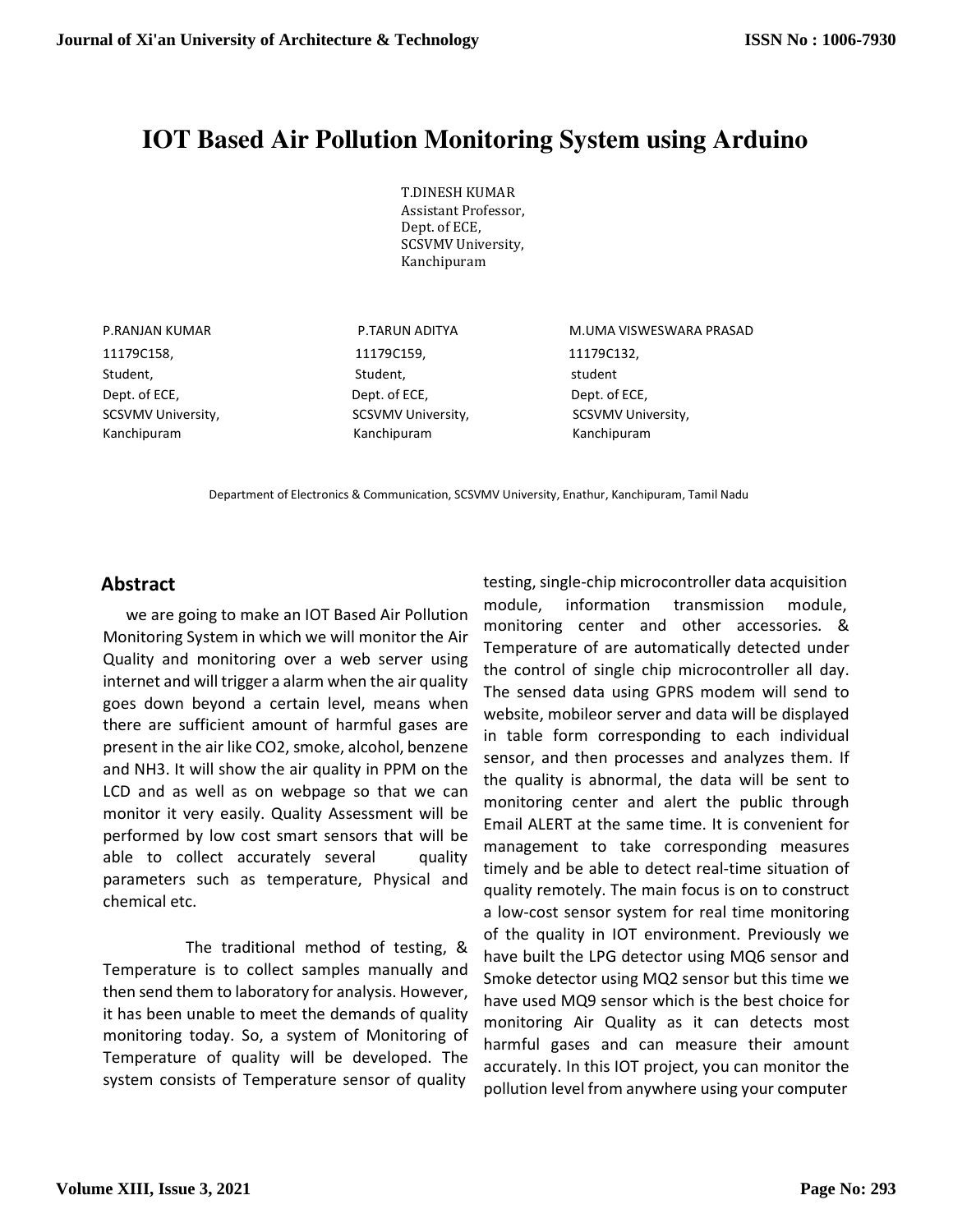or mobile. We can install this system anywhere and can also trigger some device when pollution goes beyond some level, like we can switch on the Exhaust fan or can send alert to the user

# **INTRODUCTION**

Air pollution is the biggest problem of every nation, whether it is developed or developing. Health problems have been growing at faster rate especially in urban areas of developing countries where industrialization and growing number of vehicles leads to release of lot of gaseous pollutants. Harmful effects of pollution include mild allergic reactions such as irritation of the throat, eyes and nose as well as some serious problems like bronchitis, heart diseases, pneumonia, lung and aggravated asthma. According to a survey, due to air pollution 50,000 to 100,000 premature deaths per year occur in the U.S. alone. Whereas in EU number reaches to 300,000 and over 3,000,000 worldwide. IOT Based Air Pollution Monitoring System monitors the Air quality over a web server using Internet and will trigger an alert when the air quality goes down beyond a certain threshold level, means when there are sufficient amount of harmful gases present in the air like CO2, smoke, alcohol, benzene, NH3, LPG and NOx. It will show the air quality in PPM on the LCD and as well as on webpage so that it can monitor it very easily. LPG sensor is added in this system which is used mostly in houses. The system will show temperature and gas rate. The system can be installed anywhere but mostly in industries and houses where gases mostly to be found and gives an alert message when the system crosses threshold limit. The drawbacks of the conventional monitoring instruments are their large size, heavy weight and extraordinary expensiveness. These lead to sparse deployment of the monitoring stations. In order to be effective, the locations of the monitoring stations need careful placement because the air pollution situation in urban areas is highly related to human activities (e.g. construction activities) and locationdependent (e.g., the traffic choke-points have much worse air quality than average). IOT Based Air Pollution Monitoring System monitors the Air Quality over a webserver using internet and will trigger an alert when the air quality goes down

beyond a certain level, means when there are amount of harmful gases present in the air like CO,CH4, LPG. The system will show the air quality in PPM on the LCD and as well as on webpage so that it can be monitored very easily. Temperature and gas rate is detected and monitored in the system.

**Block diagram:** 







LPG gas is detected using MQ6 sensor and MQ9 sensor is used for monitoring Air Quality as it detects most harmful gases and can measure their amount accurately. In this IOT project, it can monitor the pollution level from anywhere using your computer or mobile. This system can be installed anywhere and can also trigger some device when pollution goes beyond some level, like we can send alert SMS to the user.

# **WORKING**

Proposed Air Pollution Monitoring System is based on the block diagram. The data of air is recognized by MQ9 gas sensor and MQ6 LPG, iso-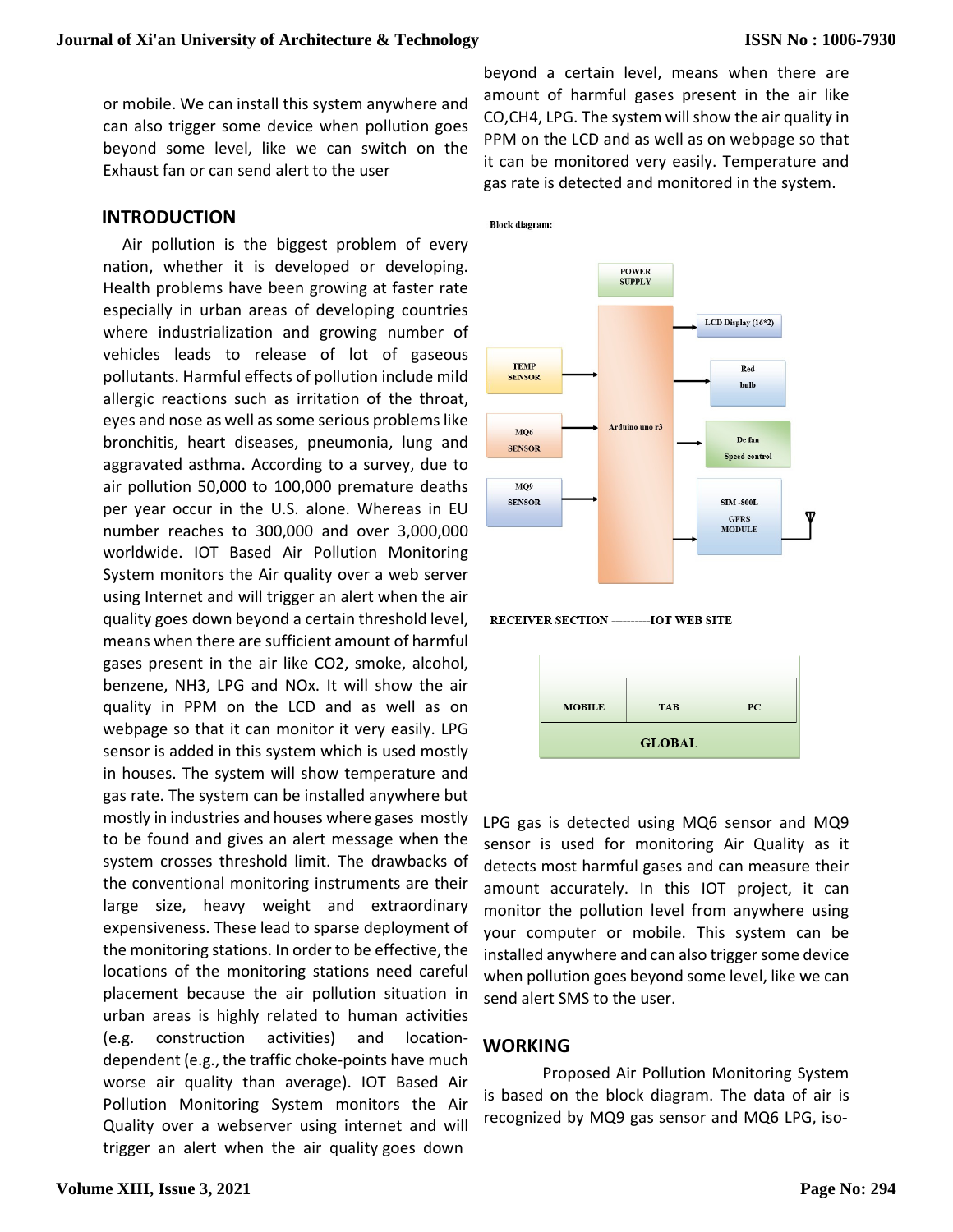# **Journal of Xi'an University of Architecture & Technology**

butane, propane gas sensor. The MQ9 sensor can sense CH4, LPG, CO.Due to its high sensitivity and fast response time, measurements can be taken as soon as possible. So it is dynamic gas sensored for soon as possible. So it is dynamic gas sensored for<br>our Air pollution Monitoring system. When it will be connected to Arduino then it will sense all gases,  $\Box$ 

and it will give the Pollution level in PPM (parts per million). MQ9 gas sensor will give the output in form of voltage levels and we have to convert it into PPM. So for converting the output in PPM, PPM, we have used a library for MQ9 gas sensor and MQ6 sensor. Sensor is giving us the air quality safe level is 200<br>PPM and it should not exceed 1000 PPM. When it<br>will exceed the limit of 1000 PPM, it will cause PPM and it should not exceed 1000 PPM. When it will exceed the limit of 1000 PPM, it will cause Headaches, sleepiness and stagnant, stuffy air. If it exceeds beyond 2000 PPM then it will cause increased heart rate and many different diseases. When the value will be less than 1000 PPM, then the LCD and webpage will display data. When the value will increase from 200 PPM, then start lighting and the LCD and webpage will display data. And when it will increase , the bulb will keep lighting and give an alert message on smartphone through GSM. The LCD and webpage will display data. It will contain temperature and gas rate so i will possibly show the current temperature and gas rate of the air.For temperature we have have used LM35 sensor and for gas measurments we have used MQ6 and MQ9. According to the model the 3 sensors works as input data, they transmit data for knowing which gas it is, what is the temperature and gas. LCD,fan and bulb are the output devices. LCD shows the data of the gases in ppm (parts per million) and Bulb, fan is used when ppm crosses above a threshold limit. connected to Arduino then it will sense all gases,<br>and it will give the Pollution level in PPM (parts per<br>million). MQ9 gas sensor will give the output in<br>form of voltage levels and we have to convert it into heart rate and many different diseases.<br>value will be less than 1000 PPM, then<br>nd webpage will display data. When the<br>ncrease from 200 PPM, then the bulb will ighting and the LCD and webpage will display<br>And when it will increase, the bulb will keep<br>ig and give an alert message on smartphone<br>gh GSM. The LCD and webpage will display<br>It will contain temperature and gas rate so it ors works as input data, they transmit data for<br>ving which gas it is, what is the temperature<br>gas. LCD, fan and bulb are the output devices.<br>shows the data of the gases in ppm (parts per<br>on) and Bulb, fan is used when ppm

# **Hardware Description**

- ARDUINO UNO R3
- **TEMP SENSOR**
- MQ6 SENSOR
- MQ9 SENSOR
- SIM800L MODEM
- 16X2 LCD DISPLAY
- TERMISTER SENSOR
- Dc fan speed control
- Red bulb
- Relay

# **Software**

- ARDUINO UNO UNO R3
- $\Box$ EMBEDDED C language.

# **Advantages**

- Accurate Pollution Monitoring
- Sensors are easily available
- Detecting a wide range gases like CO and LPG etc.,
- Updates On mobile phone directly
- Remote Location Monitoring
- Fast Response

# **CONCLUSION**

The smart way to monitor environment and<br>Ilution being a low cost but efficient and air pollution being a low cost but efficient and embedded system is presented in this paper. In the proposed architecture functions of different sensors and their working procedure were discussed. How they work, their functionality, their optimal uses and their data taking procedures and comparison with standard base data's are also discussed here. The air pollution monitoring system was tested for monitoring the gas levels . It also sent the sensor parameters to the the data server. Our project device showed that it is effective and cheap and with some highly working sensors it can really be a reliable one to everybody and its data's will be a key to take some necessary steps for the betterment of the society as it will help to identify betterment of the society as it will help to identify<br>the affected area so that we can take early steps to reduce damages for the next generation .

# **REFERENCES**

**[1]** IOT based air pollution monitoring system using Arduino by **Muhammad Aqib**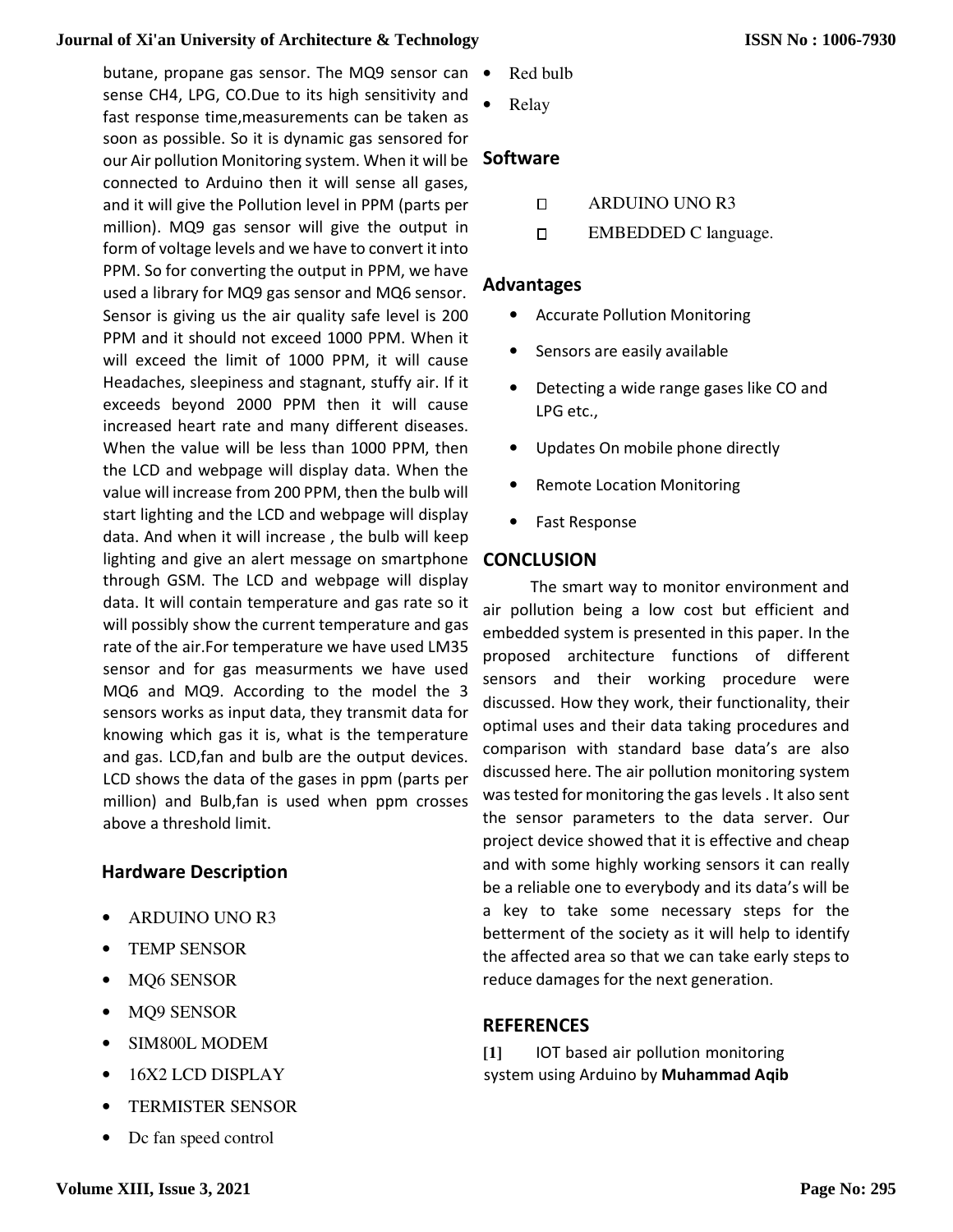# **Journal of Xi'an University of Architecture & Technology**

[2] Air pollution monitoring using IoT by **Sunil Mahesh P** IJARIIE-ISSN(O)-2395- 4396(Vol-4 ,2018).

[3] Arduino and Sensor Based Air Pollution Monitoring System Using IOT by **Yerigeri.V**  (IRJET-2020-Vol:7).

[4] IoT based simple Air pollution monitoring system by **vishnutheerth**.

[5] https://store.arduino.cc/arduino-unorev3.

[6] https://arduino.cc/

[7] Riteeka Nayak, Malaya Ranjan Panigrahy , Vivek Kumar Rai and T Appa Rao:IOT based air pollution monitoring system Vol-3, Issue-4, 2017.

[8] Navreetinder Kaur , Rita Mahajan and Deepak Bagai: Air Quality Monitoring System based on Arduino Microcontroller Vol. 5, Issue 6, June 2016.

[9] Palaghat Yaswanth Sai: An IoT Based Automated Noise and Air Pollution Monitoring System Vol. 6, Issue 3, March 2017.

[10] 1 L.Ezhilarasi, 2 K.Sripriya, 3 A .Suganya , 4 K.Vinodhini .: A System for Monitoring Air and Sound Pollution using Arduino Controller with IOT Technology Vol. 3 Issue 2 (2017) Pages 1781 – 1785.

[11] Exploring Arduino : Tools and Techniques for Engineering Wizardry by Jeremy Blum 1st edition.

[12] https://www.w3schools.com/html/.

[13] https://www.tutorialspoint.com/html/ .

[14] https://www.w3schools.com/php/.

[15] https://www.phptpoint.com/ .

[16] https://www.youtube.com/watch?v=N MSlQjm2row&ab\_channel=HelpPeople .

[17] https://www.tutorialspoint.com/ardui no/arduino\_board\_description.htm

[18] Dr. Siva yellampalli, "IOT Based Air and Noise Pollution Monitoring in Urban and Rural Areas, Important Zones like Schools and Hospitals in Real Time" , Volume 1, Issue 5, May 2017

[19] L.Ezhilarasi, K.Sripriya, A .Suganya , K.Vinodhini "A SYSTEM FOR MONITORING AIR AND SOUND POLLUTION USING ARDUINO CONTROLLER WITH IOT TECHNOLOGY" , VOL 3 ISSUE 2 (2017), March 23, 2017

[20] SRM.ArthiShri, NB.Keerthana, "Noise and Air Pollution Monitoring System Using IOT".

[21] K.Nirosha, B. Durgasree, N. Shirisha,IOT Based Air Pollution Monitoring System,

\International Journal of Current Engineering and Scientific Research (IJCESR)",MLR Institute of Technology,issn (print): 2393-8374, (online): 2394-0697, volume-4, issue-6,2017.

[22] Snehal Sirsikar, Priya Karemore,\Review Paper on Air Pollution Monitoring system",International Journal of Advanced Research in Computer and Communication Engineering Vol. 4, Issue 1, January 2015.

[23] Sukwon Choi, Nakyoung Kim, Hojung Cha and Rhan Ha,\Micro Sensor Node for Air Pollutant Monitoring: Hardware and Software Issues",sensors ISSN 1424-8220 www.mdpi.com/journal/sensors,Sensors 2009.

[24] V. N. N. K. Chaitali Bagwe, Vidya Ghadi, "IOT based gas leakage detection system with database logging, prediction and smart alertingreview, "International Conference on Innovative and Advanced Technologies in Engineering, Vol. 1, 2018.

[25] S. B. V. K. U. A. S. K. Vasudev Yadav, Akhilesh Shukla, "Microcontroller based LPG gas leakage detector,"Microcontroller based LPG Gas Leakage Detector, Vol. 2, 2016.

[26] Y. Justin Dias, P. Jeyanthi, " Environmental Pollution Monitoring System Using Internet of Things (IoT) " Journal of Chemical and